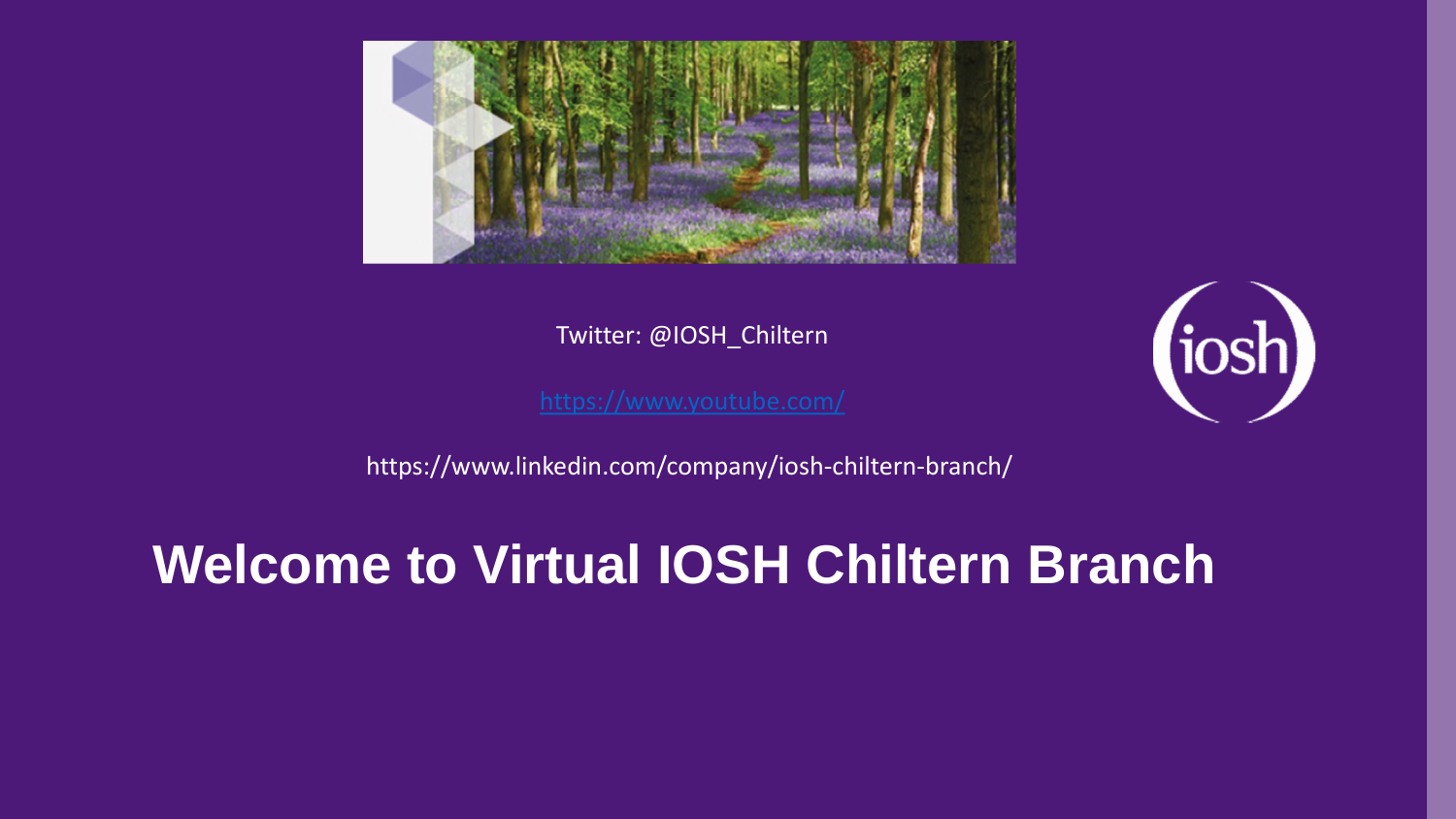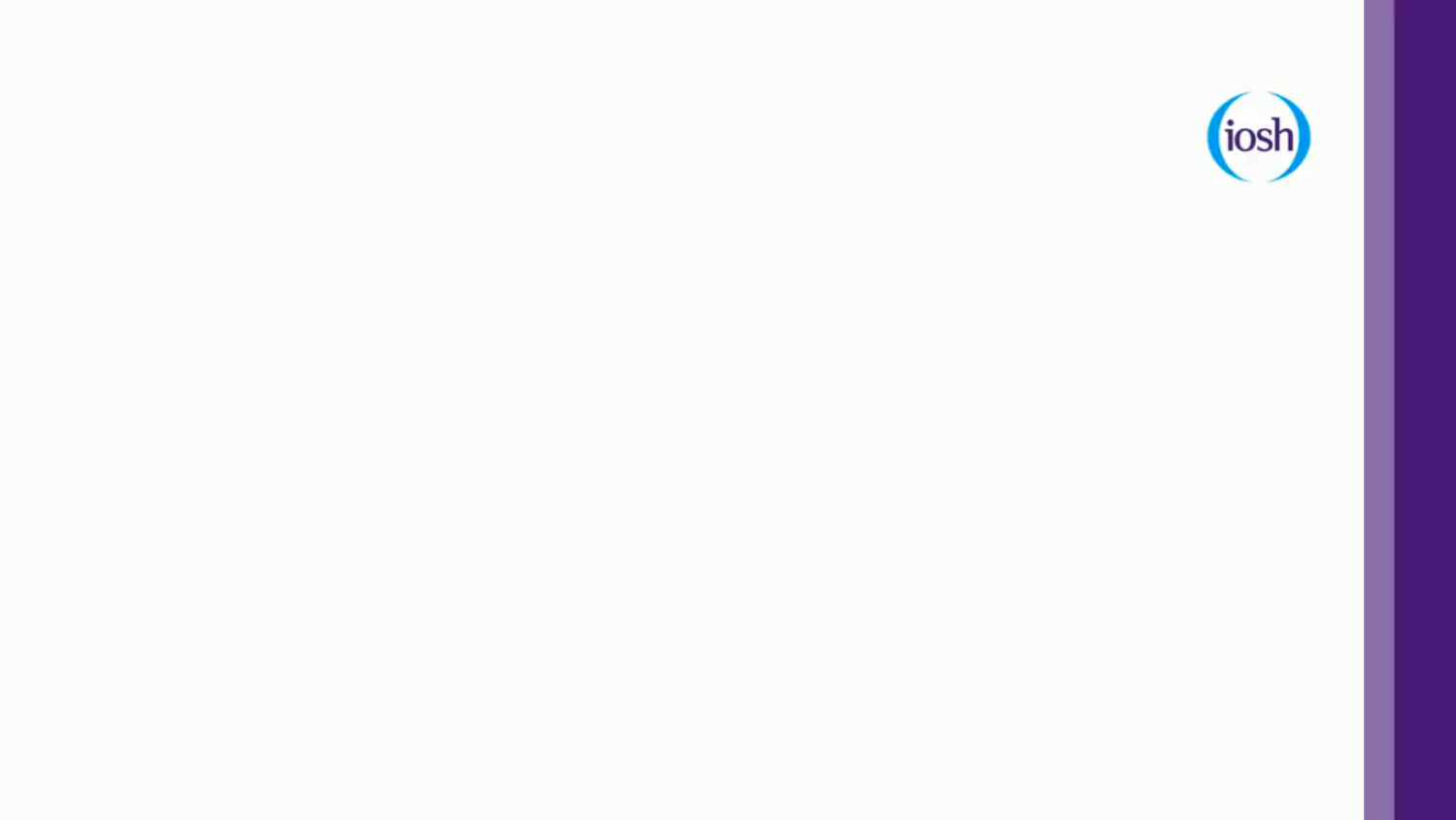### **Chiltern Branch Meeting – 28th October 2020**

## Agenda

- Chiltern Branch update
- IOSH Update and News
- *Safety II in Practice*



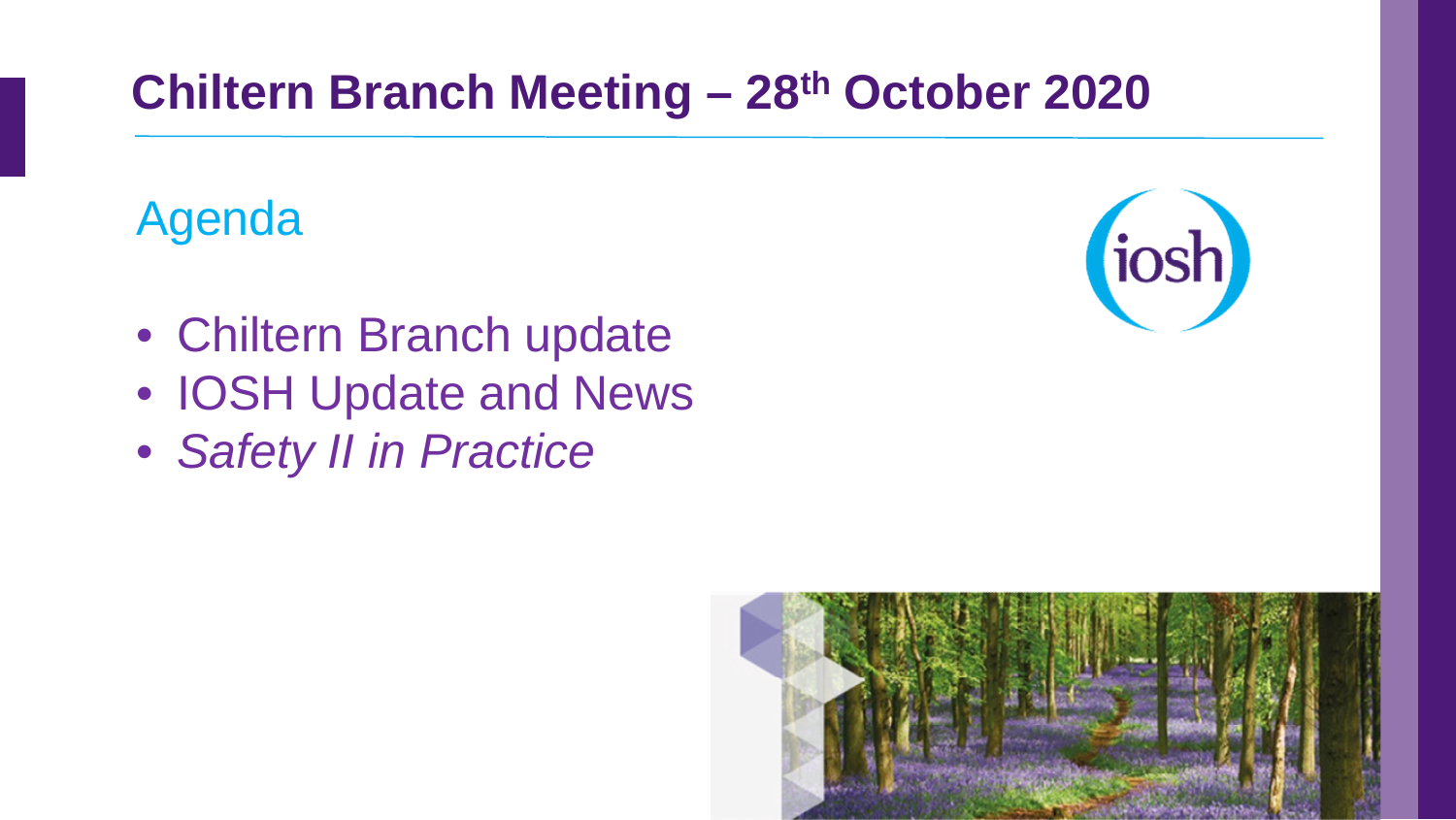## **Looking back and ahead to Year's End**

**You Tube Channel** 



https://www.youtube.com/watch?v=qHUszrAmS7Q&feature=yout u.be

- 25th November **Thinking IN and Out of the box Giving Expert Evidence** (Mike Webster)
- December 9th **Legal Update**
- December 16th **Virtual Social!!!!**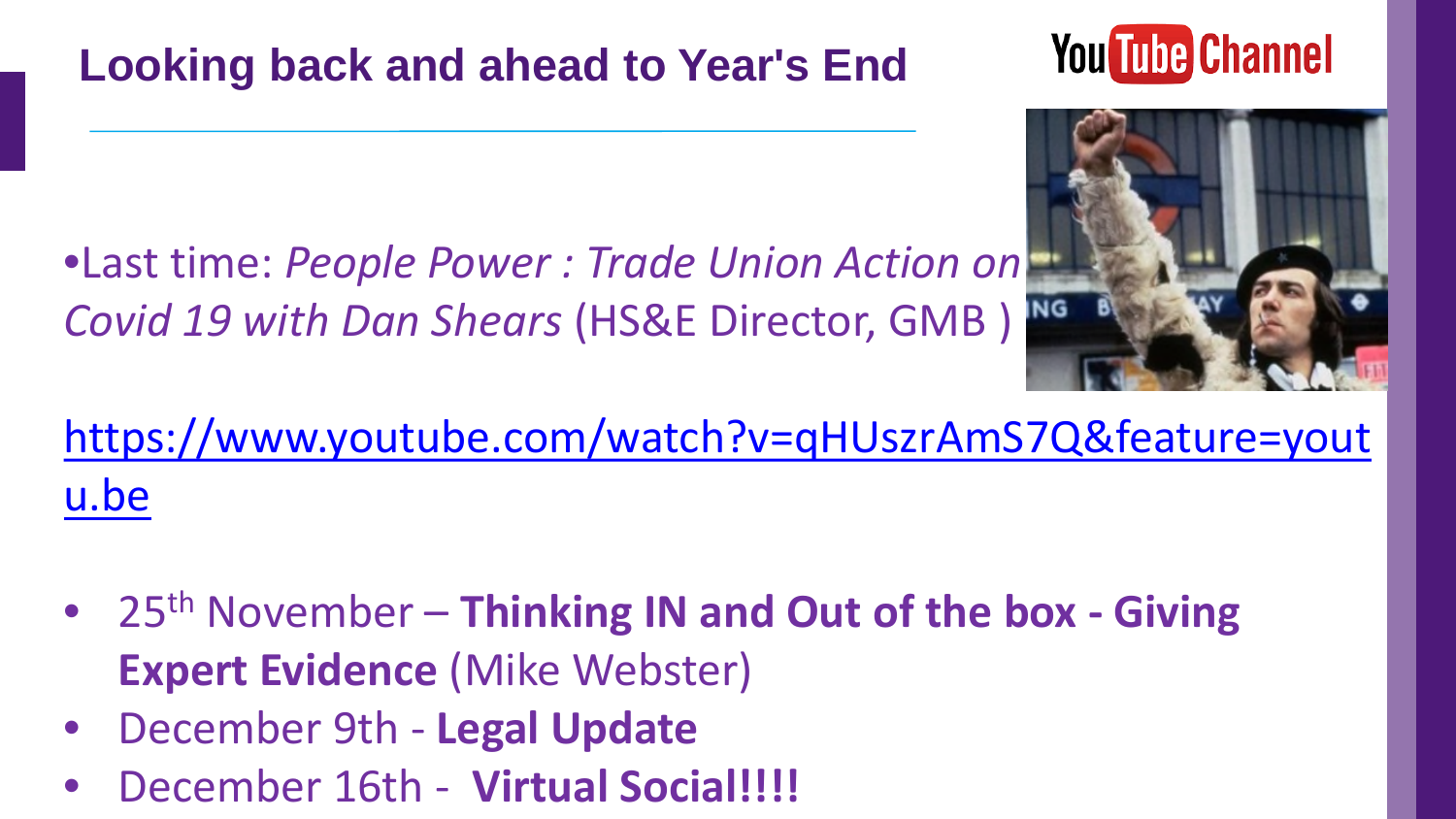

# **2021 Topics**

Topics proposed in the new year

- January
	- **New Year, New Broom: Working together as OSH professionals, challenging with respect**
- February
	- **A Culture of Health**
	- **LIFE: L'Oreals approach to serious injury and fatality preventio**
- **OSH professionals Future Ready!!!**
- **AGM**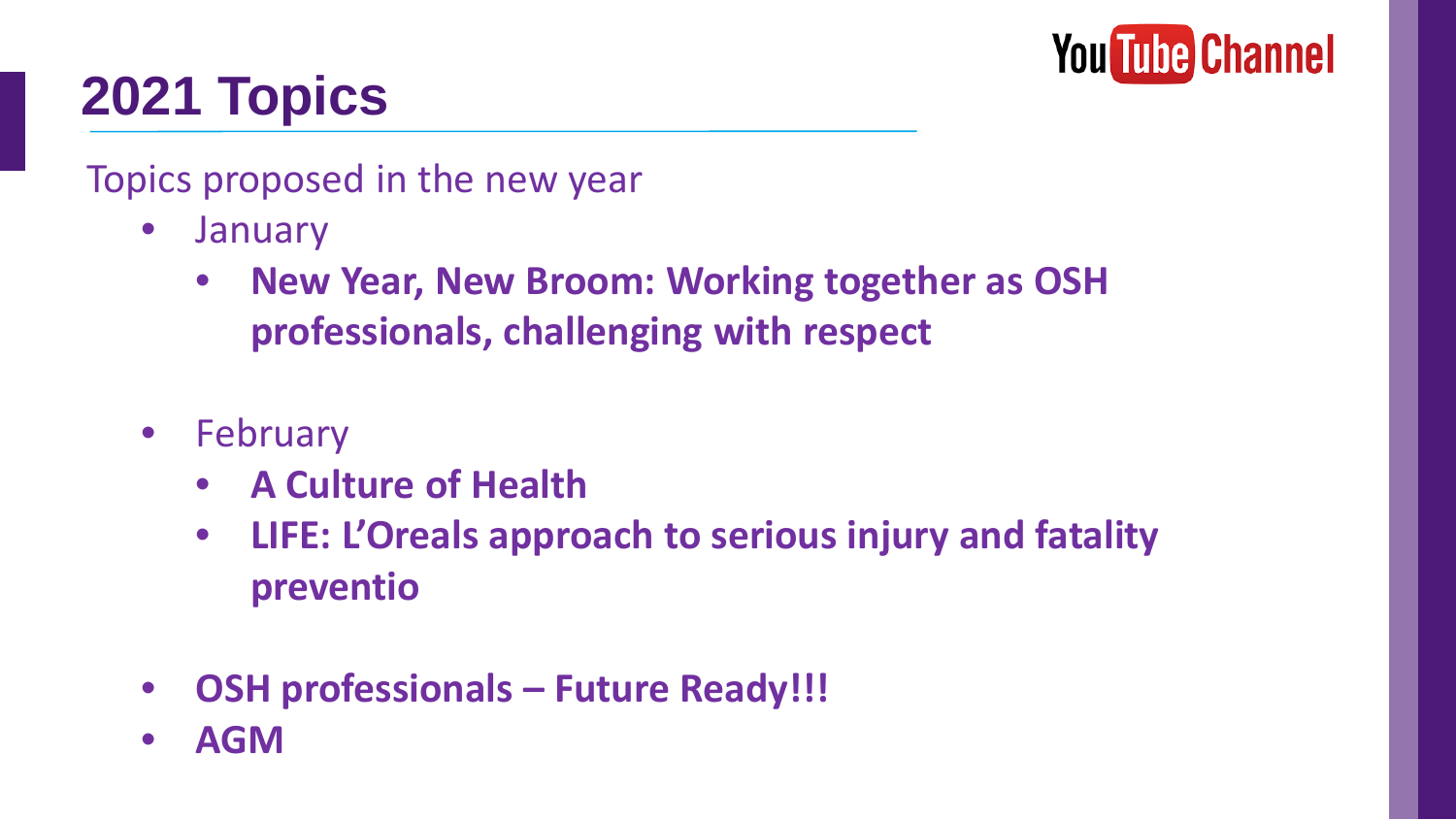# **Chiltern Committee – Help to Shape the Future**

- You've 'met' us on screen Why not join us?
- Committee meets every Monday 1-2pm Message the host or a Cttee member in Chat Box or via email/LinkedIn.
- Developing interesting and relevant programme , eg:
	- Human Capital/Putting People Back into Sustainability
	- OSH professionals: future ready !!!
- Any ideas for topics or offers to talk or present short on-line demos welcome
- *IOSH Chiltern Branch IPD Community* on LinkedIn : https://lnkd.in/ddVemAt



iosi

future of afety and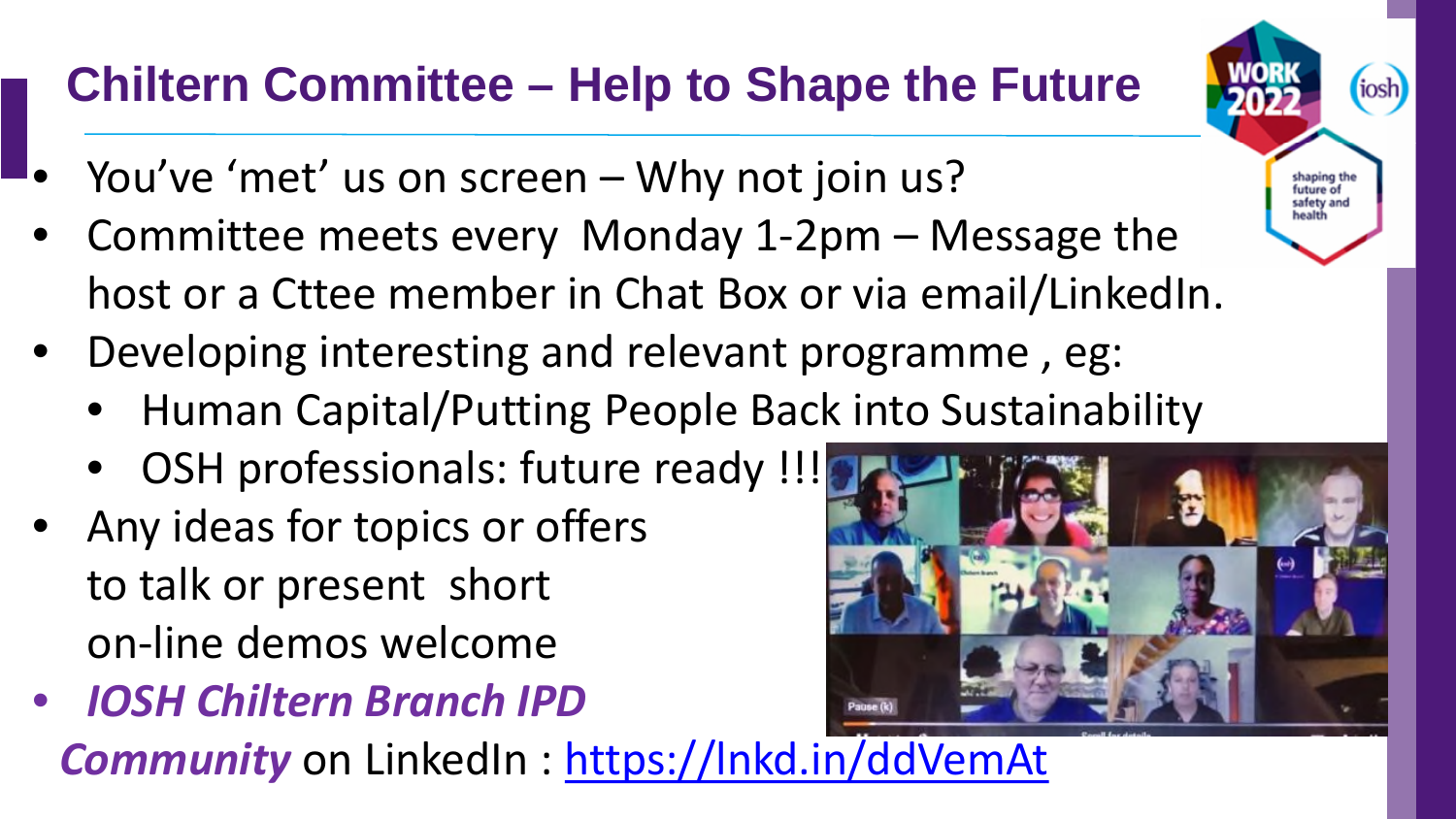# **IOSH News Here to help you**

- **AGM held on Oct 27th**
- **Visit Other Branches and Group Virtual Sessions**  https://www.iosh.com/membership/our-membership-network/event-webinars/
- **Bi-Weekly IOSH Webinars**. Thursdays 12.30pm BST covering C-19 issues
- Next IOSH COV19 Webinar 29th October : **Managing the risks of workplace carcinogens: what your organisation needs to do now https://iosh.zoom.us/webinar/register/WN\_04oUPVaIRAaCGF4d84-B6Q**
- **IOSH Magazine**  Contributions from members welcome! https://www.ioshmagazine.com/categories/article-types/iosh-news
- **IOSH jobs** page https://www.ioshjobs.com/
- **IOSH Benevolent Fund -** Please use and donate: https://iosh.com/media/8148/benevloent-fund-flyer.pdf *………..Don't forget to read Connect!*





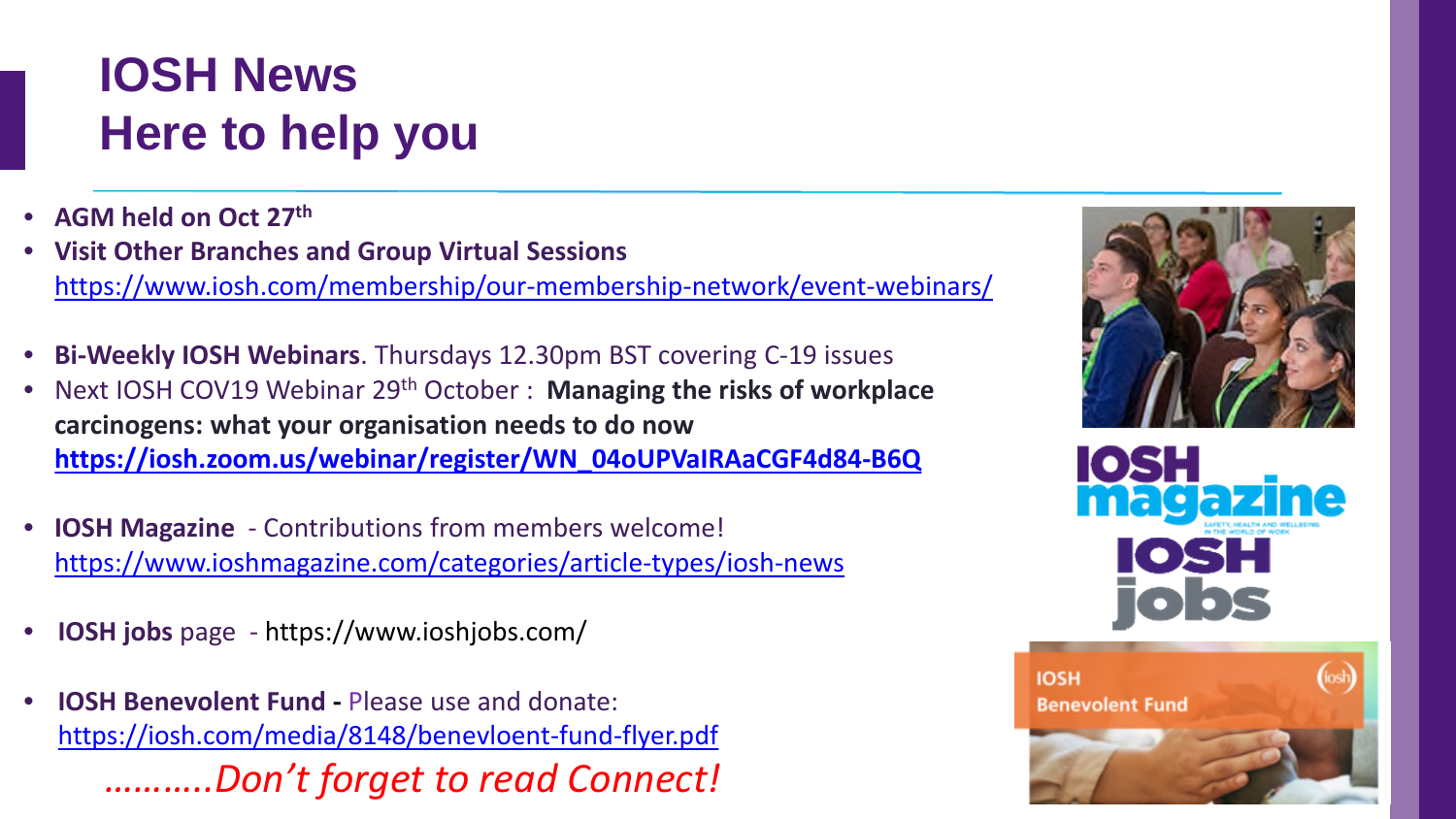#### **New President Elect**